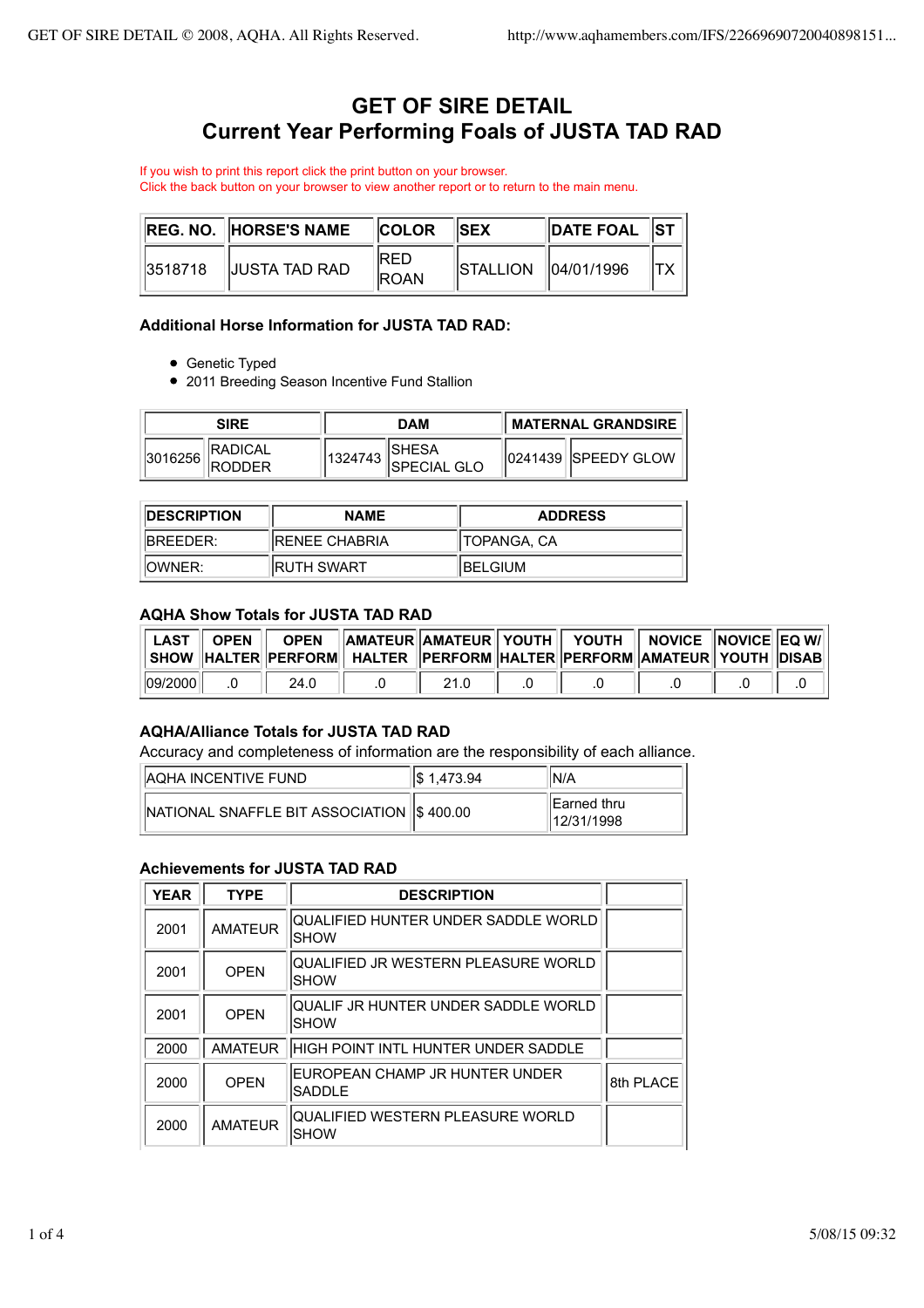| 2000 | <b>AMATEUR</b> | IQUALIFIED HUNTER UNDER SADDLE WORLD<br>ISHOW        |                                 |
|------|----------------|------------------------------------------------------|---------------------------------|
| 2000 | <b>OPEN</b>    | IQUALIFIED JR WESTERN PLEASURE WORLD<br><b>ISHOW</b> |                                 |
| 2000 | <b>OPEN</b>    | IQUALIF JR HUNTER UNDER SADDLE WORLD<br>ISHOW        |                                 |
| 1999 | <b>AMATEUR</b> | HIGH POINT INTL WESTERN PLEASURE                     |                                 |
| 1999 | <b>AMATEUR</b> | HIGH POINT INTL HUNTER UNDER SADDLE                  |                                 |
| 1999 | <b>OPEN</b>    | IHIGH POINT INTL WESTERN PLEASURE                    |                                 |
| 1999 | <b>OPEN</b>    | HIGH POINT INTL HUNTER UNDER SADDLE                  |                                 |
| 1999 | OPFN           | EUROPEAN CHAMP JR HUNTER UNDER<br><b>SADDLE</b>      | 3rd PLACE                       |
| 1999 | AMATEUR        | EUROPEAN CHAMP WESTERN PLEASURE                      | 2 <sub>nd</sub><br><b>PLACE</b> |
| 1999 | <b>OPEN</b>    | <b>IPERFORMANCE REGISTER OF MERIT</b>                |                                 |
| 1999 | AMATEUR        | <b>PERFORMANCE REGISTER OF MERIT</b>                 |                                 |

### **JUSTA TAD RAD'S Current Year Performing Offspring**

**IMPRESSIVE TAD RAD** 4245436 Red Roan Mare **06/15/2000** Parent Verified; Genetic Typed; HYPP Results:N/H

 Dam- ONE FORMAL LADY 2804532 Damsire- FORMALLY ATTIRED 2161588 Show: 05/2015 Open- H- .0 P- .0 Amateur- H- .0 P- .0 Youth- H- .0 P- .0 Novice Amateur- P- .5 Novice Youth- P- .0 Eq w/ Disabilities- P- .0

**BLACKS JUSTA LADY** 4562985 Red Roan Mare **04/10/2004** Incentive Fund Foal Dam- LADY J FROSTY 2382932 Damsire- DOC'S JACK FROST 0537190 Show: 05/2015 Open- H- .0 P- 36.0 Amateur- H- .0 P- 40.5 Youth- H- .0 P- 76.5 Novice Amateur- P- .0 Novice Youth- P- .0 Eq w/ Disabilities- P- .0 AQHA Incentive Fund: \$ 1,369.67

 Achievement: 2010 AMATEUR PERFORMANCE REGISTER OF MERIT Achievement: 2009 OPEN HIGH POINT INTL JR GREEN TRAIL Achievement: 2009 YOUTH HIGH POINT INTL SHOWMANSHIP Achievement: 2009 YOUTH SUPERIOR SHOWMANSHIP Achievement: 2009 OPEN PERFORMANCE REGISTER OF MERIT Achievement: 2008 YOUTH HIGH POINT INTL SHOWMANSHIP Achievement: 2007 YOUTH PERFORMANCE REGISTER OF MERIT

**RADICAL MR HOTSHOT** 4646697 Bay Gelding **03/26/2005** Parent Verified; Incentive Fund Foal; Genetic Typed; HYPP Results:N/N

 Dam- CONTINENTALLY MAID 3042996 Damsire- IMPRESSIVILY MADE 1459473 Show: 07/2015 Open- H- .0 P- 30.0 Amateur- H- .5 P- 5.5 Youth- H- .5 P- .0 Novice Amateur- P- 6.0 Novice Youth- P- .0 Eq w/ Disabilities- P- .0 AQHA Incentive Fund: \$ 777.14 DQHA: \$ 527.80 Earned thru 12/31/2013 Achievement: 2009 OPEN HIGH PT INTL JR GREEN WESTERN PLEASURE Achievement: 2009 OPEN QUALIFIED JR WESTERN PLEASURE WORLD SHOW Achievement: 2009 OPEN PERFORMANCE REGISTER OF MERIT Achievement: 2008 OPEN HIGH POINT INTL JR WESTERN PLEASURE Achievement: 2008 AMATEUR HIGH POINT INTL HALTER 3 YR OLD GELDING Achievement: 2006 AMATEUR EUROPEAN CHAMP HALTER 2 YR OLD STALLION 3rd PLACE Achievement: 2005 AMATEUR EUROPEAN CHAMP STALLIONS TWO AND UNDER 3rd PLACE

**BURNIN THE RAIL** 4774666 Bay Gelding **04/15/2006** Incentive Fund Foal Dam- THE MISTRESS SERENA 3727291 Damsire- THE MASTER FLASH 2858177 Show: 06/2015 Open- H- 13.5 P- 67.5 Amateur- H- 1.5 P- .0 Youth- H- .0 P- .0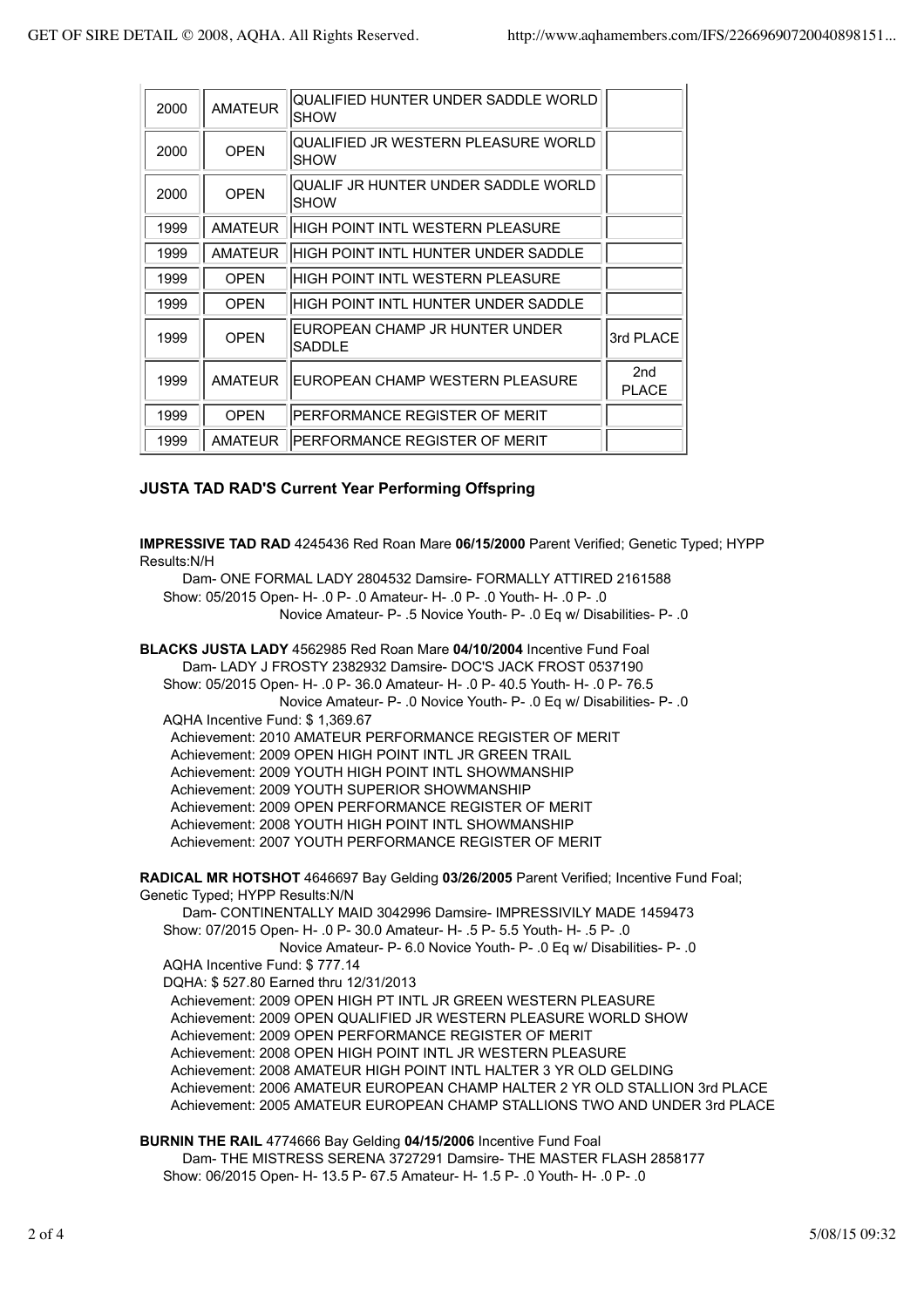AQHA Incentive Fund: \$ 380.98 DQHA: \$ 3,926.35 Earned thru 12/31/2013 Achievement: 2015 OPEN HALTER REGISTER OF MERIT Achievement: 2011 OPEN PERFORMANCE REGISTER OF MERIT Achievement: 2008 AMATEUR HIGH POINT INTL HALTER 2 YR OLD GELDING

## **BLACK JUSTA LYNX** 5163728 Brown Mare **01/20/2009** Incentive Fund Foal

 Dam- BLACKS CONA DOC 3453743 Damsire- CONA BEAU 2581808 Show: 05/2015 Open- H- 1.0 P- 4.0 Amateur- H- 1.0 P- 5.5 Youth- H- .0 P- .0 Novice Amateur- P- 21.0 Novice Youth- P- .0 Eq w/ Disabilities- P- .0 AQHA Incentive Fund: \$ 21.14 Achievement: 2014 AMATEUR HIGH POINT INTL TRAIL HORSE Achievement: 2013 OPEN HIGH POINT INTL JR GREEN TRAIL Achievement: 2013 OPEN HIGH POINT INTL JR HUNTER UNDER SADDLE

### **BLACKS DRESSEDBY TAD** 5288916 Bay Roan Mare **03/18/2010** Incentive Fund Foal

 Dam- WEAR SOMETHIN DRESSY 4202734 Damsire- DRESS WESTERN 3561599 Show: 05/2015 Open- H- 6.5 P- 2.0 Amateur- H- .0 P- 2.5 Youth- H- .0 P- .0 AQHA Incentive Fund: \$ 42.28 DQHA: \$ 1,598.27 Earned thru 12/31/2013

 Achievement: 2014 OPEN HIGH POINT INTL JR TRAIL HORSE Achievement: 2012 OPEN HIGH POINT INTL HALTER 2 YR OLD MARE Achievement: 2012 OPEN QUALIFIED 2 YR OLD MARE WORLD SHOW Achievement: 2011 OPEN HIGH POINT INTL HALTER YEARLING MARE

#### **BLACKS TADS IMAGE** 5476265 Bay Mare **06/07/2012**

 Dam- DELITEFUL IMPULSE 4035085 Damsire- IMPULSIONS 2657414 Show: 05/2015 Open- H- .0 P- .0 Amateur- H- .0 P- .0 Youth- H- .0 P- .0

### **DONT JUST LOOK AT ME** 5528424 Brown Gelding **02/20/2013**

 Dam- DONT SKIP TO BOSTON 4912952 Damsire- DONT SKIP ZIP 2899687 Show: 05/2015 Open- H- .0 P- .0 Amateur- H- .0 P- .0 Youth- H- .0 P- .0

| Reg Foals  | 1138 | <b>IPerf Foals</b>         | 181 | ICYR Perf<br><b>IFoals</b> | 18   |
|------------|------|----------------------------|-----|----------------------------|------|
| ∣Crops Reg | 115  | $ Crops$ Raced $ 0\rangle$ |     | Race Age<br><b>IFoals</b>  | 1133 |

### **Summary of JUSTA TAD RAD'S Offspring**

| .  . <b>. .</b><br>ווטו<br>יישייייישעווייש |  |
|--------------------------------------------|--|
|                                            |  |

| <b>AQHA Show</b><br>Summary | All-time |                | 2015 Total |                |                |          |
|-----------------------------|----------|----------------|------------|----------------|----------------|----------|
|                             | Open     | <b>Amateur</b> | Youth      | Open           | <b>Amateur</b> | Youth    |
| <b>Halter Points</b>        | 281.5    | 135.0          | 9.0        | 7.5            | .0             | .0       |
| Halter Point Earners        | 44       | 28             | 6          | $\overline{2}$ | 0              | $\Omega$ |
| Performance Points          | 459.0    | 202.5          | 176.0      | 12.5           | 7.0            | $\Omega$ |
| <b>IPerf Point Earners</b>  | 29       | 24             | 12         | $\overline{2}$ |                | $\Omega$ |
| <b>Halter ROMS</b>          | 11       | 5              | 0          |                | 0              | $\Omega$ |
| Performance ROMS            | 12       | 5              | 4          | 0              | 0              | $\Omega$ |
| <b>AQHA Champions</b>       |          |                | 0          | 0              | 0              | O        |
| Supreme<br>Champions        | 0        | 0              | 0          | 0              | 0              | ŋ        |